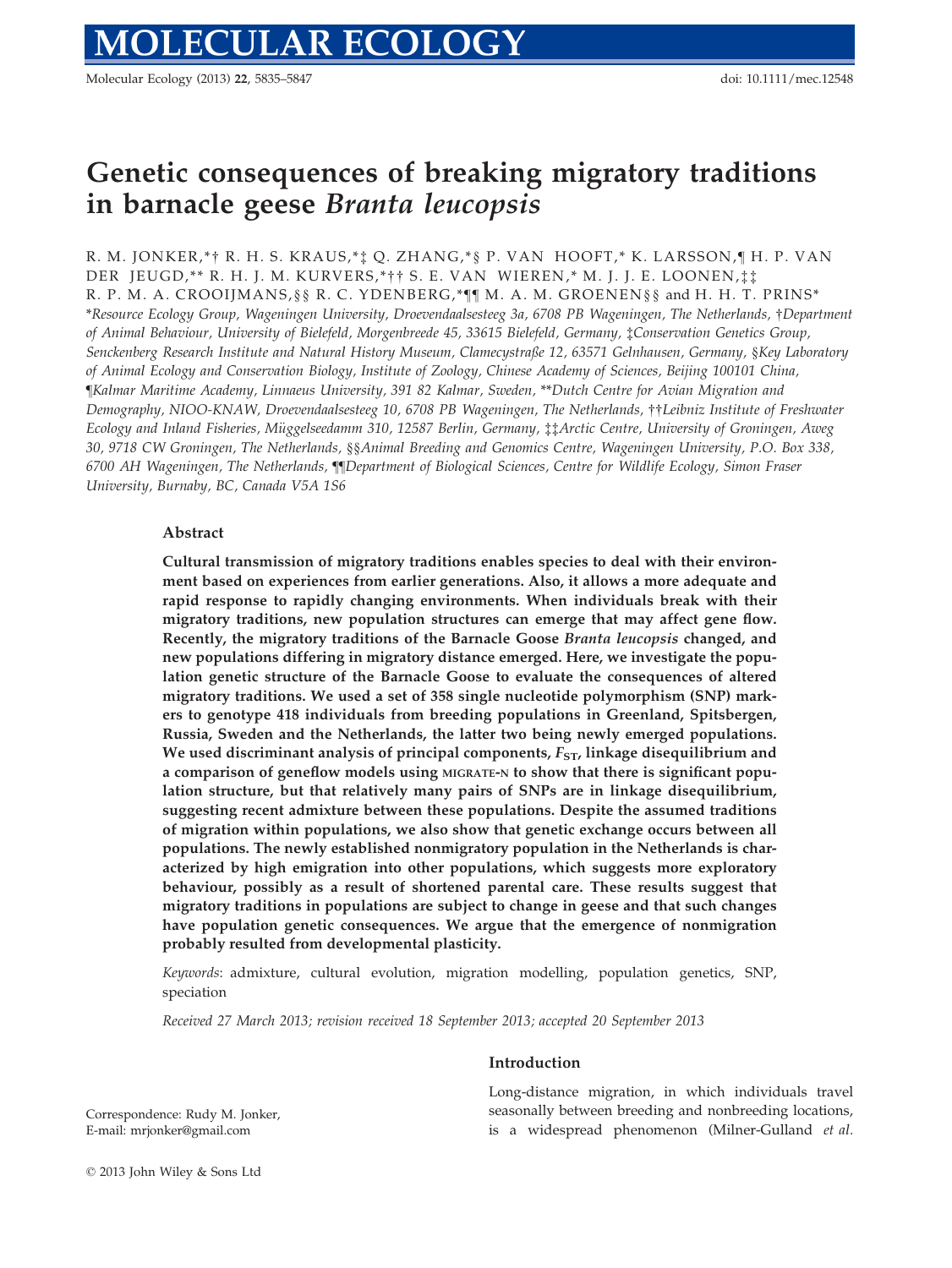2011) and can be found in species ranging from insects to birds to mammals. The mode of transmission of migratory behaviour plays a crucial role in the evolution of migration and in how migration changes in response to environmental change. Generally, there are two distinct modes of transmission of migration (Sutherland 1988), genetic (e.g. Helbig 1991; Pulido & Berthold 2010) and cultural (Sutherland 1998; Guttal & Couzin 2010).

In the case of culturally transmitted migration, social or kin groups follow a migratory route acquired by tradition (Raveling 1979; Nelson 1995; Palacín et al. 2011) or selected by majority decisions (Prins 1996). Offspring generally travel where their parents have travelled and breed where they were born (Van der Jeugd et al. 2002). Traditions and natal philopatry can limit gene flow between colonies or populations, thereby increasing the rate of divergence (Friesen et al. 2007; Riesch et al. 2012). Culturally transmitted migration is widespread and is especially prominent in longlived species because longevity allows an individual to profit from acquired information. Learning from parents is especially beneficial, as their behaviour demonstrably produced offspring and was thus successful. Overlapping generations and a relatively stable environment (McNamara & Dall 2011) are a prerequisite for cultural transmission. The more generations overlap, the greater the benefit for individuals that learn migration (or any other behaviour) culturally as compared to individuals that do not, because there are more informed generations available for naive individuals.

Migratory routes or schedules are, however, by no means fixed/unalterable across generations (Berthold & Helbig 1992; Pulido 2007), and in both genetic and cultural transmissions, mechanisms have evolved that allow for changes in migratory behaviour. Interestingly, those species able to adjust their migratory behaviour rapidly are the 'cultural' migrants (Sutherland 1998) as traditions change more quickly than genes. A change in migratory tradition can result in the emergence of new migratory routes or new populations, and the question arises how a change in migration tradition affects the population genetic structure of a species. We expect that the discovery of novel breeding areas or migratory routes (and subsequent establishment of new breeding populations) may lead to genetic differentiation due to subsequent natal philopatry, whereas the mixing of previously (culturally) separated breeding areas or flyways may lead to population admixture. Here we study how a change in migratory traditions affected the population genetic structure of a long-distance migrant, the Barnacle Goose Branta leucopsis, which has gone through several major changes in migration.

In geese, parental care extends up to nearly a year. These close family bonds and cultural inheritance of migratory behaviour are assumed to have caused 'the closest kind of inbreeding' (Mayr 1942 p.242) among Arctic or sub-Arctic birds, with the emergence of many different races as a result (Mayr 1942; Hochbaum 1955; Kear 1970; Baker 1978; Owen 1980). An example of this mechanism of cultural transmission is that of the lesser white-fronted goose Anser erythropus. Eggs of this species were placed in nests of barnacle geese upon which the young adopted the migration strategy of their foster parents (Von Essen 1991). Recently, the migration system of the Barnacle Goose has gone through a number of striking changes. In the middle of the twentieth century, there were three Arctic breeding populations (Greenland, Spitsbergen and Russia) with distinct flyways (Fig. 1). The Arctic populations have rapidly increased and expanded their breeding ranges within the Arctic over the past few decades (Fox et al. 2010). New breeding colonies established on Gotland, Sweden, in the 1970s (Larsson et al. 1988). Later in the 1980s and 1990s, the number of colonies increased in the Baltic region as well as in the southwest of the Netherlands in the 1980s. The populations breeding in Russia, Sweden and the Netherlands all winter mainly in the Netherlands. Additionally, the barnacle geese migrating from the Netherlands to Russia have since the 1990s delayed their commencement of spring migration by approximately one month, although there was considerable variation in commencement of migration before the 1990s already. The cause of this delay is subject to debate as both competition for food (Eichhorn et al. 2008) and predation danger (Jonker et al. 2010) are proposed. Recently, the population wintering in Scotland and breeding on Spitsbergen have also started to delay the commencement of spring migration (Loonen et al. unpublished data). This delay in migration has the potential to affect the cultural transmission of migratory behaviour, possibly causing the establishment of new migration routes or breeding areas. Here, we study the consequences of these dramatic changes in migratory behaviour on the population genetic structure of the Barnacle Goose. We use genetic samples from the five main global populations, and we make use of the availability of a new set of 358 single nucleotide polymorphism (SNP) markers with genomewide coverage (Jonker et al. 2012b).

# Materials and methods

# Study populations and sampling

We used previously collected samples of the five main populations of the Barnacle Goose: Greenland (GL),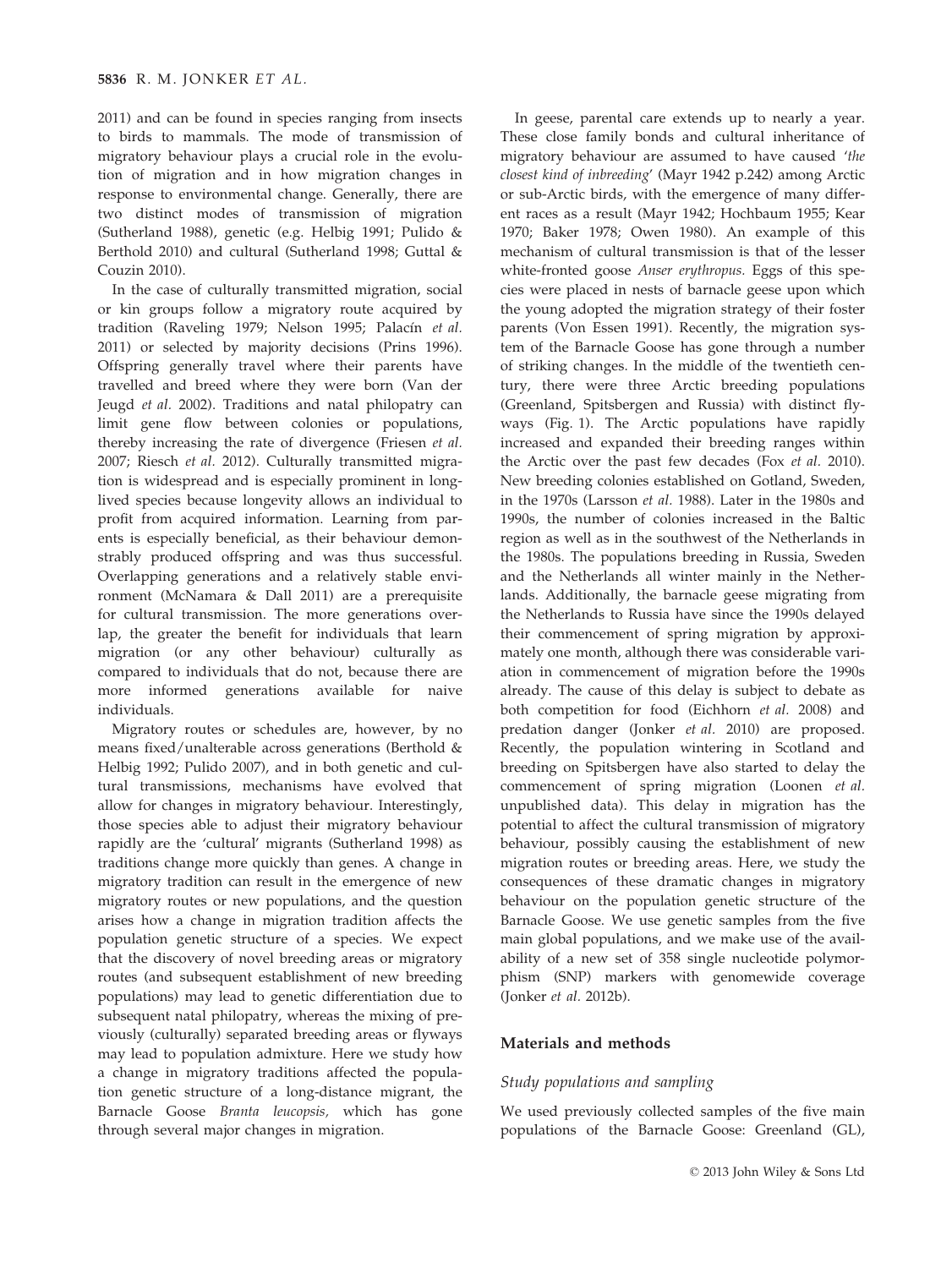

Fig. 1 Map of Barnacle Goose populations. Colours correspond with the colours in the other figures. The separate migratory flyways are indicated in grey.

Spitsbergen (SP), Russia (RU), Sweden (SE) and the Netherlands (NL). The Swedish and Russian populations use the Netherlands as wintering area, but mainly use the north of the Netherlands for wintering, whereas the Dutch population mainly uses the southwest of the Netherlands as breeding area. All samples were collected at the breeding site during the moult after breeding, and the vast majority of individuals were sampled as adult (388 of 418). For Greenland, tissue samples collected from the foot sole were used. These were collected in the 1970s and were obtained from the collection of the Zoological Museum in Amsterdam. For all other populations, we used ethanol-preserved whole-blood samples.

Samples from Spitsbergen were collected in 2007 from the colonies near Nordenskioldkysten, Ny-Alesund and Longyearbyen. Russian samples originated from the colony of the Kolokolkova Bay near Tobseda (Van der Jeugd et al. 2003) and were collected in 2007 and 2008. Swedish samples were collected from the Gotland population (Larsson et al. 1988) in 2009. Samples from the Netherlands were collected in the Krammersche Slikken in 2007 and 2008 (Table 1). All samples were collected following national and institutional rules. Because barnacle geese have an average life expectancy of 8–15 years (depending on population), the collected samples represent a cross-section from these populations covering up to one decade before the moment of sampling. We isolated DNA using Proteinase-K and the Gentra Systems Puregene DNA purification kit, described in detail elsewhere (Kraus et al. 2011a; Jonker et al. 2012b).

We used the Illumina Golden Gate® genotyping assay on an Illumina<sup>®</sup> BeadXpress with VeraCode<sup>TM</sup> technology to genotype each individual for 384

Table 1 Overview of origin of samples of individuals

| Location        | Lat/lon                           | Number of individuals |
|-----------------|-----------------------------------|-----------------------|
| Greenland       | 70.4° N/22.3° W                   | 5                     |
| Spitsbergen     | $78^\circ$ N/12 $^\circ$ E        | 117                   |
| Russia          | $70^{\circ}$ N/50 $^{\circ}$ E    | 107                   |
| Sweden          | 57.27° N/18.45° E                 | 55                    |
| The Netherlands | $51.6^{\circ}$ N/4.2 $^{\circ}$ E | 134                   |

single nucleotide polymorphisms (SNPs) (Jonker et al. 2012b) and the program Genome Studio (Illumina Inc.) for allele calling (clustering) for each SNP individually.

# General population genetic analyses

We tested all SNP markers for deviation from Hardy– Weinberg equilibrium (HWE) in each population separately using the package Adegenet 1.2-8 (Jombart 2008) in R (R Development Core Team 2013). We calculated pairwise  $F_{ST}$  for all populations with *pp.fst* from the package hierfstat (Goudet 2005) in R. We tested the significance of these observed  $F_{ST}$  values using a bootstrap procedure using 100 000 bootstraps using boot.ppfst from the same package and calculated 95% confidence intervals of these  $F_{ST}$  values.

# Discriminant analysis of principal components

We used discriminant analysis of principal components (DAPCS) (Jombart et al. 2010) to analyse the population structure. This method allows identification of genetic clusters and unravelling complex population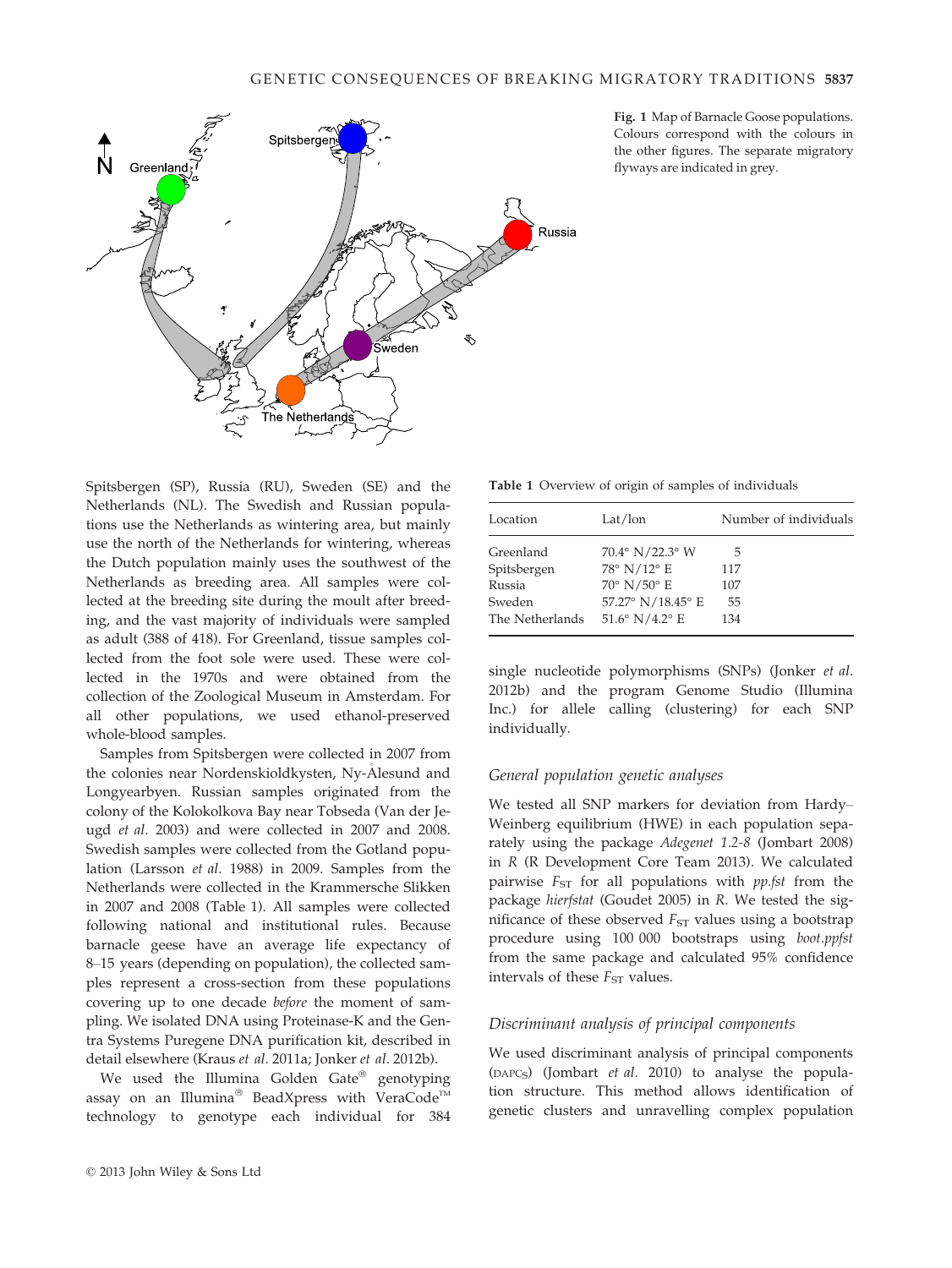structures. Because DAPC is not sensitive to underlying family structures, we did not remove related individuals from the analysis. We used the percentage of successful assignment as a measure of group differentiation, corrected for the number of retained principal components (function a.score in R-package Adegenet version 1.3-5). Because using too many principal components leads to overfitting of the model, the successful assignment is corrected for the number of principal components. We determined the optimal number of retained principal components using the function optim.a.score (with 20 simulations per principal component). In our study, we retained 50 principal components cumulatively explaining 45% of the variance.

We ran two DAPC analyses. First, we assigned each individual a priori to its population of origin (a priori population assignment) and obtained for each individual the probability of assignment to their populations of sampling. This allowed us to test which of the prior populations an individual could be assigned to best and showed us whether individuals recently moved from one population to another, indicating admixture. Thereafter, we used the *find.clusters* function, to determine the number of clusters and assign each individual to a cluster without providing any a priori population assignment. Similar to the a priori population assignment, we then obtained a probability of assignment to each cluster for each individual a posteriori (a posteriori population assignment). This removes the effect of assigning populations a priori on the eventual assignment to clusters and offers an unbiased interpretation of population structure.

# Linkage disequilibrium

We used COANCESTRY (Wang 2011), with standard settings unless mentioned differently, to calculate relatedness between all individuals in our data set. Of the pairs that had relatedness higher than 0.2, we randomly removed one individual to remove possible family substructure from the data set. Then we tested for each pair of SNPs whether there was significant linkage disequilibrium using LD from the R-package Genetics (Warner & Leisch 2002) to estimate 'D'. Only those markers polymorphic within each population were tested. Bonferroni correction for multiple pairwise comparisons thus resulted in a different P-value threshold  $(0.05/(\frac{n*(n-1)}{2})$ , with *n* being the number of polymorphic loci) per population because in some populations, more SNPs were polymorphic than in others. To test for physical linkage as explanation for linkage disequilibrium, we have mapped the LD pairs on the genome (SNP positions as inferred from comparisons with the chicken genome, for details see Jonker et al. (2012b)) to

see how many of the LD pairs were within and between chromosomes. To test for inbreeding as a cause for LD, we calculated the average inbreeding coefficient using dyadic maximum-likelihood estimator (DyadML) (Milligan 2003) using COANCESTRY, which was lower than 0.06 for all populations.

# GeneFlow model selection

We used the program MIGRATE-N (Beerli 2009) to compare different models of gene flow among the populations (Beerli 2012) to test different scenarios on the evolution of migratory flyways of the Barnacle Goose and obtain insight into whether some populations have stronger traditions (i.e. lower relative emigration) or are difficult to immigrate into because of differences in life history. We excluded samples from Greenland in these analyses because they were collected before the Swedish and Dutch populations emerged, which makes inference of gene flow between these populations from present-day data questionable.

We defined seven candidate models constraining the presence and directionality of gene flow between the four populations: Spitsbergen, Russia, Sweden and the Netherlands. Model 1 allowed gene flow between all possible population pairs (full island model). In model 2, there was no gene flow between Spitsbergen and any other population, except to and from the Netherlands. Two-way gene flow was possible among Russia, Sweden and the Netherlands. Model 3 was similar to model 2, but did not allow gene flow from Spitsbergen to the Netherlands. Model 4 reflects the situation before the emergence of the additional populations in the 1970s. At that time, only the Russian and Spitsbergen (and Greenland) populations were present, which are assumed to have had some exchange. From the Russian population, the Swedish and Dutch populations emerged, which is reflected in our model by allowing gene flow between these populations. Model 5 is different from model 4 in that there is no direct gene flow from Russia to the Netherlands. This model represents the situation that there is gene flow between Russia and Sweden, and between Sweden and the Netherlands. Model 6 reflects gene flow between Russia and the Netherlands and Sweden, without allowing any gene flow between Sweden and the Netherlands. In model 7, one-way gene flow from the Netherlands to Sweden is added to those possible in model 6 (Table 4 and Fig. S1 (Supporting information) for a visual representation of the seven models).

We compared the models using Bayes factors (Beerli & Palczewski 2010; Beerli 2012), which are marginal likelihoods over the complete parameter range (Newton & Raftery 1994). We ranked the Bayes factors of all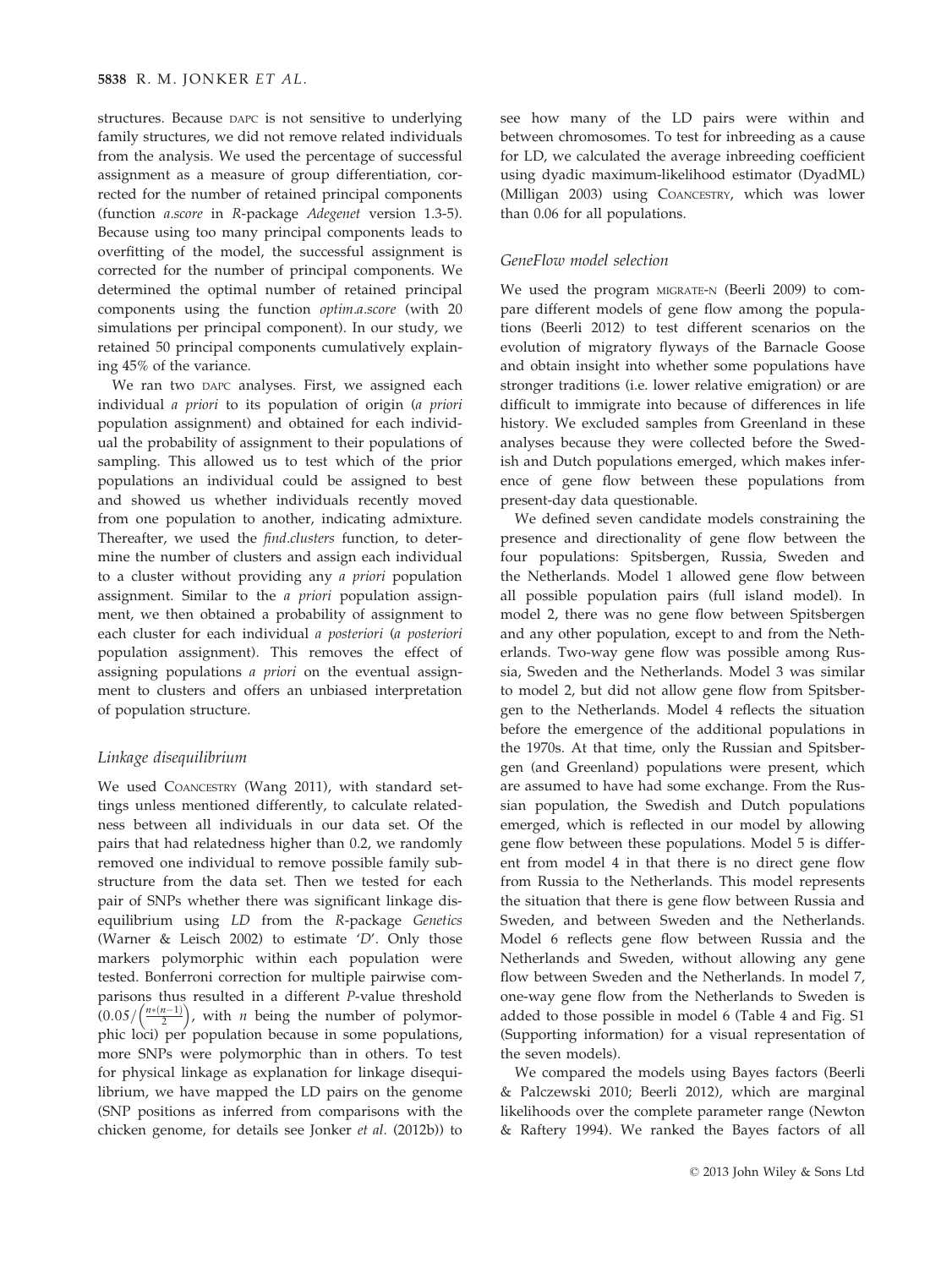models using:

$$
\text{BF} = e^{\left(\text{HM}_{model_i} - \text{HM}_{model_j}\right)}
$$

in which model  $i$  is the model with the lowest harmonic mean (HM) of the marginal likelihood and model  $j$  is each of the other models. This difference between two harmonic means is denoted as dHM (Table 4). Subsequently, we calculated the probability of each model using

$$
Prob_{model_i} = \frac{mL_{model_i}}{\sum_{j}^{n}mL_{model_j}}
$$

in which  $mL_{model_i}$  is the maximum likelihood of model<sub>i</sub> and  $\sum_{j}^{n}$  mL<sub>model<sub>j</sub> is the sum of the maximum likelihoods</sub> of all the other models.

#### Results

The number of polymorphic SNPs for the entire sample (all populations combined) was 358. In the Greenland samples, only 282 SNPs were polymorphic, whereas the other populations had more than 350 polymorphic SNPs. The vast majority of polymorphic SNPs did not deviate significantly from Hardy–Weinberg equilibrium (GL: 100%, SP: 96%, RU: 95%, SV: 98%, NL: 95%,  $\alpha$  = 0.05). Calculations of pairwise  $F_{ST}$  values reveal significant population structure. Although the  $F_{ST}$  values are low (between 0.006 and 0.035), they are significantly different from 0 (Table 2). The  $F_{ST}$  analyses show that Greenland is most separated from the other populations with values ranging from 0.028 to 0.034. However, the confidence intervals of these estimates are much larger compared with those from other populations, so we need to be cautious with such conclusions because of the low sample size of this population. The Spitsbergen population is least differentiated from the Russian population (Fig. 2,  $F_{ST} = 0.020$ ) and equally differentiated from the Swedish and Dutch populations (Fig. 2,  $F_{ST}$ , respectively, 0.026 and 0.027). The Swedish population and the Russian population are the two least differentiated populations with an  $F_{ST}$  of 0.006. The  $F_{ST}$  values from the Dutch population indicate that the Russian

and Dutch populations are similarly differentiated  $(F<sub>ST</sub> = 0.015)$  compared with the Dutch and Swedish populations ( $F_{ST} = 0.018$ ).

# Discriminant analysis of principal components

The DAPC analysis, which explained 45% of the variance in our data of prior clusters, confirms the presence of the genetic structure as indicated by the  $F_{ST}$  analysis. Both the  $F_{ST}$  values and the PCA plot indicate that Spitsbergen is relatively differentiated from the other populations. Furthermore, these results show that Sweden and Russia are closer to each other than to the Dutch cluster (Fig. 3A). The probability of assignment of individuals to their original sampling locality (Fig. 4A) shows that the individuals from Greenland were all assigned to the Greenland clusters with probabilities close to 1. For Spitsbergen, most individuals (113 of 117) were assigned to the Spitsbergen cluster, but some individuals had a high probability of being assigned to the Russian genetic cluster (3 of 117). In the Russian population, most individuals had the highest probability of being assigned to the Russian cluster (93 of 107), but a relatively large proportion of individuals show a substantial probability (>0.3) of assignment to the Dutch (5 of 107) and Swedish clusters (8 of 107). The results for the Swedish population show that most were assigned to Sweden (42 of 55), and many of the individuals were assigned to the Russian (8 of 55). Also, there were a number of individuals for which the probability of assignment to Sweden and Russia differed little (3 of 55). Only few Swedish individuals had high probabilities of assignment to the Dutch cluster (2 of 55). Of the Dutch population, most individuals (124 of 134) were assigned with high probabilities to the Dutch cluster, and number of individuals had high assignment probabilities to the Russian cluster (10 of 134). Only very few individuals (2 of 134) had some assignment probability (>0.3) to the Swedish genetic cluster.

The a posteriori DAPC analysis (Fig. 3B and 4B) shows that most individuals (111 of 117) of the Spitsbergen population were assigned to the same cluster (cluster 2), where the ones assigned to other clusters were also

Table 2  $F_{ST}$  values between population pairs. All calculated  $F_{ST}$  values were significant at the  $P \le 0.0001$  threshold. Values in between brackets indicate the lower and upper 95% confidence limits

|                    | Greenland              | Spitsbergen               | Russia                 | Sweden                 |
|--------------------|------------------------|---------------------------|------------------------|------------------------|
| Greenland          |                        |                           |                        |                        |
| Spitsbergen        | $0.029(0.016 - 0.043)$ | ___                       |                        |                        |
| Russia             | $0.028(0.015-0.043)$   | $0.020(0.016 - 0.023)$    | __                     |                        |
| Sweden             | $0.035(0.020-0.051)$   | $0.026$ $(0.021 - 0.031)$ | $0.006(0.004 - 0.008)$ |                        |
| <b>Netherlands</b> | $0.035(0.021-0.049)$   | $0.027(0.022 - 0.031)$    | $0.015(0.012 - 0.017)$ | $0.018(0.014 - 0.021)$ |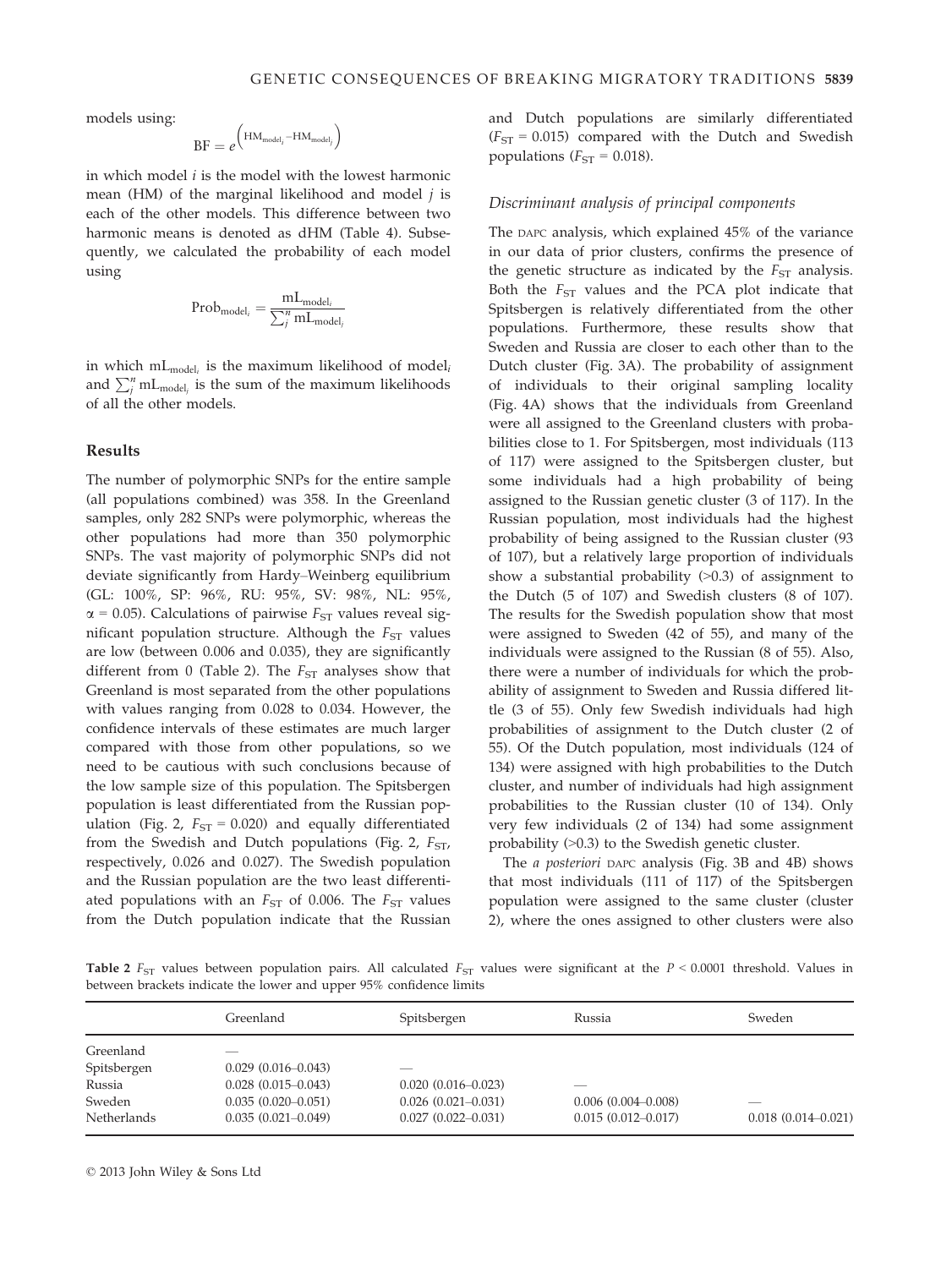

Fig. 2  $F_{ST}$  statistics between all population pairs with 95% confidence intervals.  $GL =$  Greenland,  $SP =$  Spitsbergen, RUS = Russia, SWE = Sweden, NL = The Netherlands.

assigned to other populations in the a priori assignment procedure. The individuals of the Russian and Swedish population were also assigned mostly to one cluster (cluster 1, 147 of 162). Cluster 6 consists of individuals originating from Russia (4), Sweden (7) and the Netherlands (69). Most remaining individuals (45) from the Netherlands are assigned to clusters 3, 4 and 5. These clusters contain, except for one Swedish individual, no individuals from other populations than the Dutch population.

#### Linkage disequilibrium

We detected linkage disequilibrium between SNPs in all but the Greenland population. The absence of LD in the Greenland population is probably due to low sample size. In the Spitsbergen population, 63 pairs of SNPs (0.05%) showed linkage disequilibrium. Also in the Russian population (40 pairs, 0.03%), the Swedish population (33 pairs, 0.03%) and the Dutch population (130 pairs, 0.10%), a higher proportion of SNPs than would be expected by chance were in linkage disequilibrium (Table 3). Of the 247 unique LD pairs, 45 were within



Fig. 3 Scatter plot of prior and posterior clusters. In the left panel (3A), the individuals are plotted with a priori-defined populations (GL: Greenland, SP: Spitsbergen, RU: Russia, SE: Sweden, NL: The Netherlands). In the right panel (3B), the individuals are assigned to populations a posteriori, that is, after determining the number of clusters by the program, instead of forcing into known populations. Cluster 2 corresponds largely with Spitsbergen and cluster 1 corresponds to Russia and Sweden together. In cluster 6, individuals from all populations are present, but mainly from the Netherlands; clusters 3, 4 and 5 almost completely consist of individuals from the Netherlands. The colours in Fig. 3A correspond with the colours in Fig. 4A, and the colours of Fig. 3B correspond with the colours of Fig. 4B. The bar graph insets indicate the amount of variance explained by the two discriminant eigenvalues used for plotting. Both plots have the same scale on both axes, as indicated by the d = 2 in both graphs. Ellipses are inertia ellipses calculated by the variance of both pc-axes and represent 67% of the variance.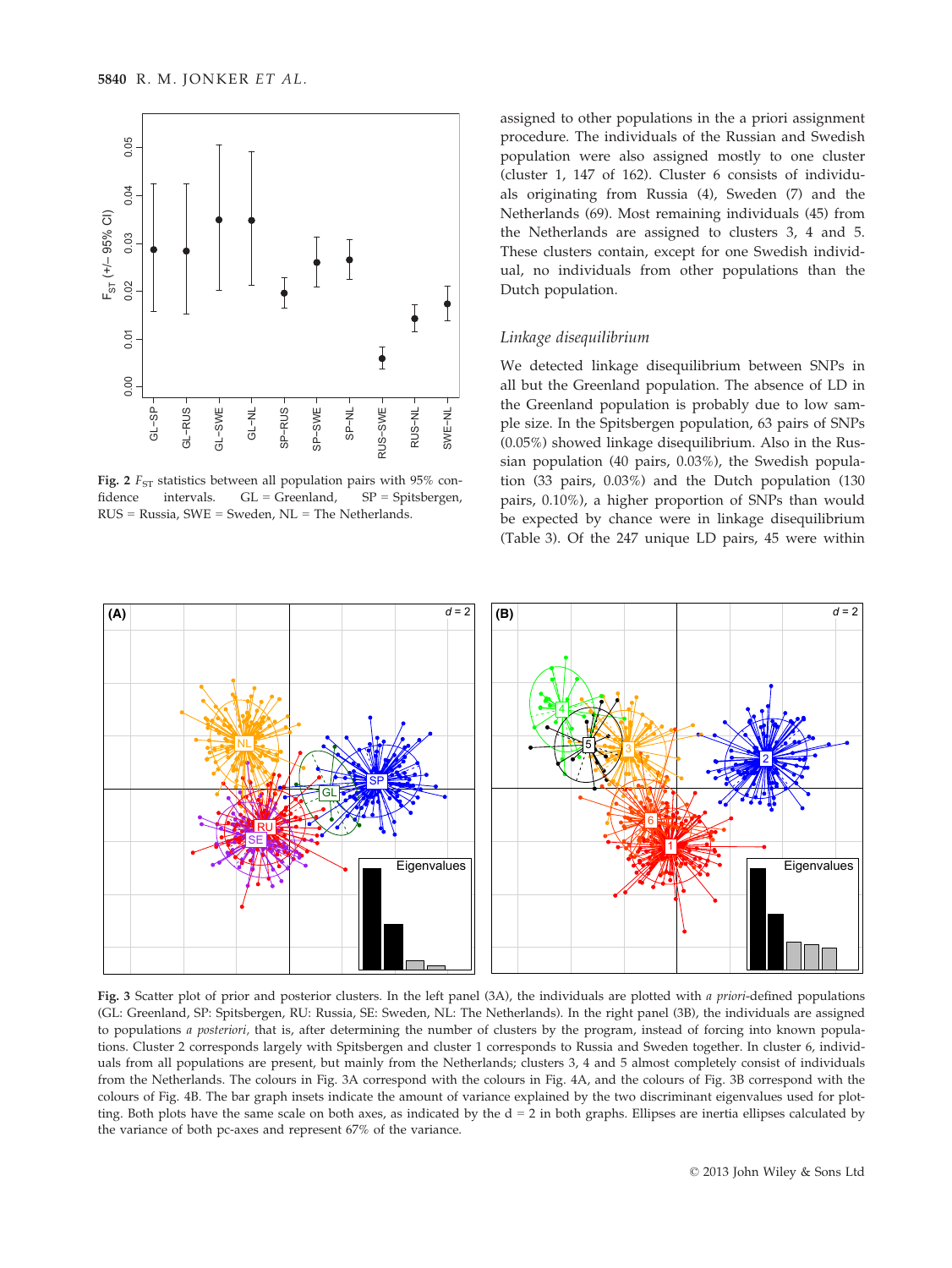

Fig. 4 Stacked bar graph of assignment probabilities per individual. In the upper panel (Fig. 4A), populations of the individuals were defined a priori. The probability of assignment indicates the probability that each individual was assigned to its a priori set population. In the lower panel (Fig. 4B), no populations were defined a priori. Instead individuals were assigned to one of the clusters that were detected by the software. Both Fig. 4A,B consist of 418 stacked bars, in which each bar is one individual and the order of the individuals is the same in both graphs. If an individual was assigned to multiple clusters, bars were stacked.

Table 3 Number of pairs of markers in linkage disequilibrium (LD) and associated P-value thresholds  $(0.05/((n*n-1)/2))$  for LD. The number of polymorphic SNPs in each population is n. The number of individuals is the number that remained in the analysis after removing the closely related individuals

|             | Nr of pairs<br>in LD | $P$ -value<br>threshold | $n$ (SNPs) | $#$ of<br>individuals |
|-------------|----------------------|-------------------------|------------|-----------------------|
| Greenland   | $\left( \right)$     | 1.262E-06               | 282        | 5                     |
| Spitsbergen | 63                   | 8.048E-07               | 353        | 112                   |
| Russia      | 40                   | 8.002E-07               | 354        | 103                   |
| Sweden      | 33                   | 8.140E-07               | 351        | 49                    |
| Netherlands | 130                  | 8.094E-07               | 351        | 79                    |

chromosomes. The median distance between these within chromosome LD pairs was 2.7 Mb (Fig. S2–S6, Supporting information).

# Migration rate model comparison

Our comparison of candidate models of gene flow between populations showed that the full geneflow model (model 1) fitted our data best (Table 4). The large difference in harmonic mean of the marginal likelihood between the models results in a probability of 1 (1–0.1 $*10^{-27}$ ) for this model. Hence, we further only report results for model 1. For convenience, we scaled all geneflow measures relative to the smallest, which is  $M_{SE\rightarrow SP}$  (Migration from Sweden (SE) to Spitsbergen (SP), unscaled M: 922). Consequently, all further conclusions from this analysis are based on relative differences in gene flow. A number of patterns become clear from these geneflow measures (Fig. 5). The geneflow measures to Sweden ( $M_{SP\rightarrow SE}$ ,  $M_{RU\rightarrow SE}$ ,  $M_{NL\rightarrow SE}$ ) are all relatively high (average: 2.08), whereas the geneflow measures from Sweden are relatively low (average: 1.17). For the Netherlands, the pattern is the opposite. The geneflow measures to the Netherlands  $(M_{SP\rightarrow NL}$ ,  $M_{RU\rightarrow NL}$ ,  $M_{SE\rightarrow NL}$ ) are relatively low (average: 1.30), whereas the geneflow measures from the Netherlands are relatively high (average: 1.93). The geneflow measures from Spitsbergen ( $M_{SP\rightarrow RU}$ ,  $M_{SP\rightarrow SE}$ ,  $M_{SP\rightarrow NL}$ ) are relatively higher (average: 1.75) than geneflow measures to Spitsbergen (average: 1.43). Finally, the geneflow measures from Russia ( $M_{RU\rightarrow SP}$ ,  $M_{RU\rightarrow SE}$ ,  $M_{RU\rightarrow NL}$ ) are similar (average 1.53) to the geneflow measures to Russia (average: 1.57).

# Discussion

Our  $F_{ST}$  analysis and the structure analysis of the DAPC show that the five populations of barnacle geese are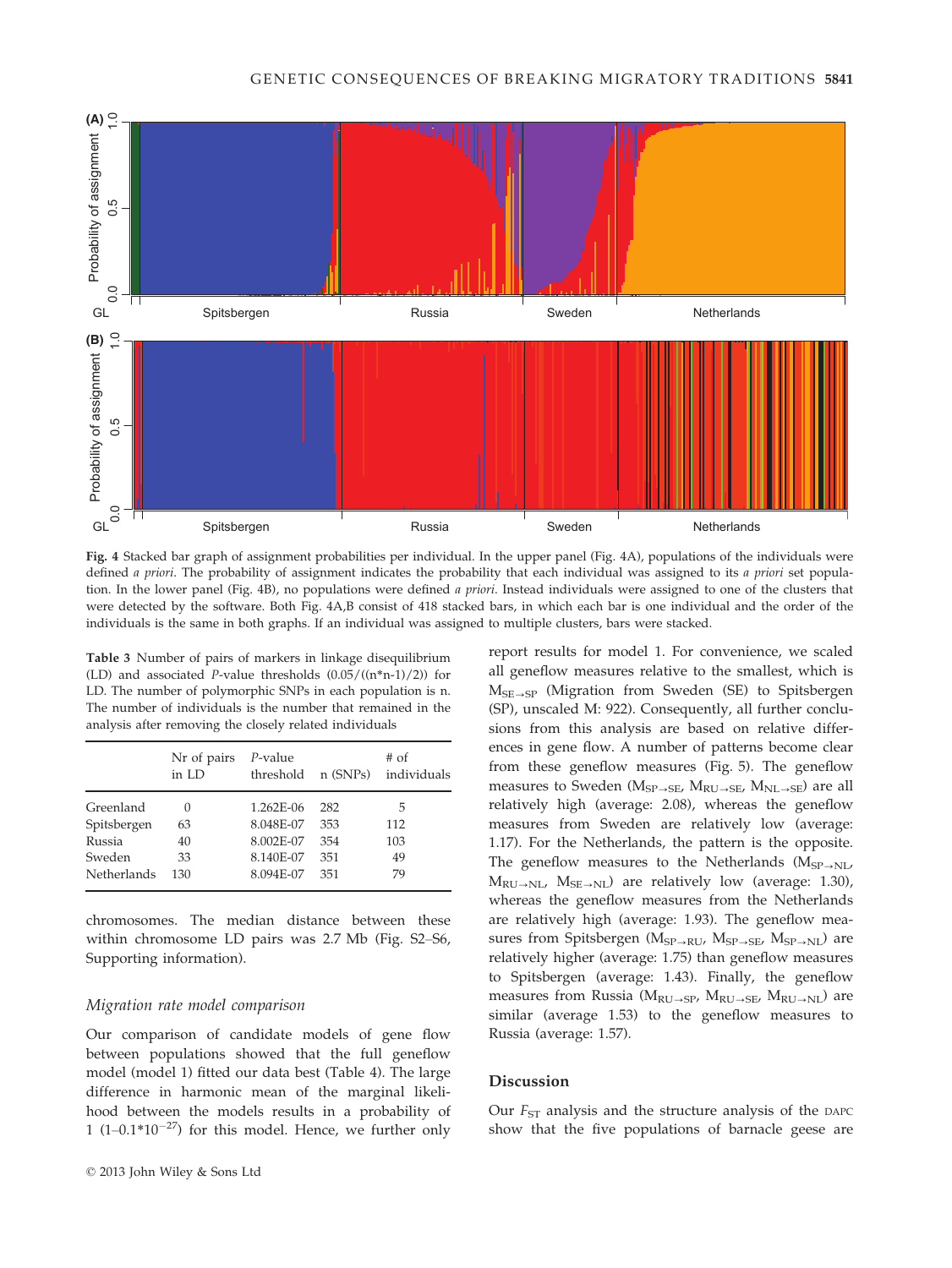| Model   | Model parameters           | Harmonic mean (HM) | $d$ HM  | Probability |
|---------|----------------------------|--------------------|---------|-------------|
| Model 1 | **** **** **** ****        | $-5899$            |         |             |
| Model 2 | *00* 0*** 0*** ****        | $-7428$            | $-1530$ |             |
| Model 3 | *00* 0*** 0*** 0***        | $-6537$            | $-639$  |             |
| Model 4 | **()() **** ()*** ()***    | $-7076$            | $-1177$ |             |
| Model 5 | **00 ***0 $0$ *** 00**     | $-8178$            | $-2279$ |             |
| Model 6 | **00 **** $0$ **0 $0$ *0*  | $-8191$            | $-2293$ |             |
| Model 7 | **00 **** $0$ *** $0$ *()* | $-7819$            | $-1920$ |             |

Table 4 Bayes factors model comparison of migration models

In this model comparison, four populations were used: (i) Spitsbergen, (ii) Russia, (iii) Sweden, (iv) the Netherlands. Model parameters code as follows: the first four signs indicate migration to the first population from populations 1, 2, 3 and 4. The second four signs indicate migration to the second population from 1,2,3 and 4. The first sign of the first quartet and the second of the second quartet indicate estimation of theta for populations 1, 2, etc. An asterisk indicates that that particular migration rate was estimated by the model, and a 0 indicates that no migration was allowed. For example, for model 2: no migration from Russia and Sweden to Spitsbergen was estimated, and no migration from Spitsbergen to Russia and Sweden was estimated. For each model, we used 4 heated chains with 1, 1.5, 3, 1 000 000 heating scheme. The sampling increment in the prior was set to 20, the number of steps discarded (burn-in) was 2.000.000, and the number of steps analysed was 5.000. Prior thetas were generated from a uniform distribution ranging from 0 to 15, and prior migration rates were generated from a uniform distribution ranging from 0 to 4000. These settings resulted in converged posterior distributions with a clear maximum for each estimate (Supplementary File 1 for model 1).



Fig. 5 Migration rates with confidence intervals. The modes of the scaled migration rates with 95% confidence intervals are shown. Colours represent the source population. Dashed lines separate the populations of destination.

differentiated populations. However, the presence of linkage disequilibrium among a number of the SNPs suggests admixture (Hartl & Clark 2007) between the populations. The alternative explanations for linkage disequilibrium, physical linkage, low recombination rate or selection for particular SNPs, are unlikely to explain this. Because the minimum physical distance between the SNPs ranged from a 100–200 kb (Jonker et al. 2012b), it is unlikely this could have caused linkage disequilibrium, which is also shown by the distance between LD pairs within chromosomes (Fig. S6, Supporting

information). Differences in recombination rates between the populations are unlikely, and linkage disequilibrium caused by selective sweeps would have resulted in a nonrandom pattern of distribution of LD pairs over the genome, which is not the case (Fig. S2–S5, Supporting information). Linkage disequilibrium in the Spitsbergen population could potentially have been caused by small population size in the past, while linkage disequilibrium in the Dutch and Swedish populations could have been caused by small populations of founders. In the Russian population, such a cause is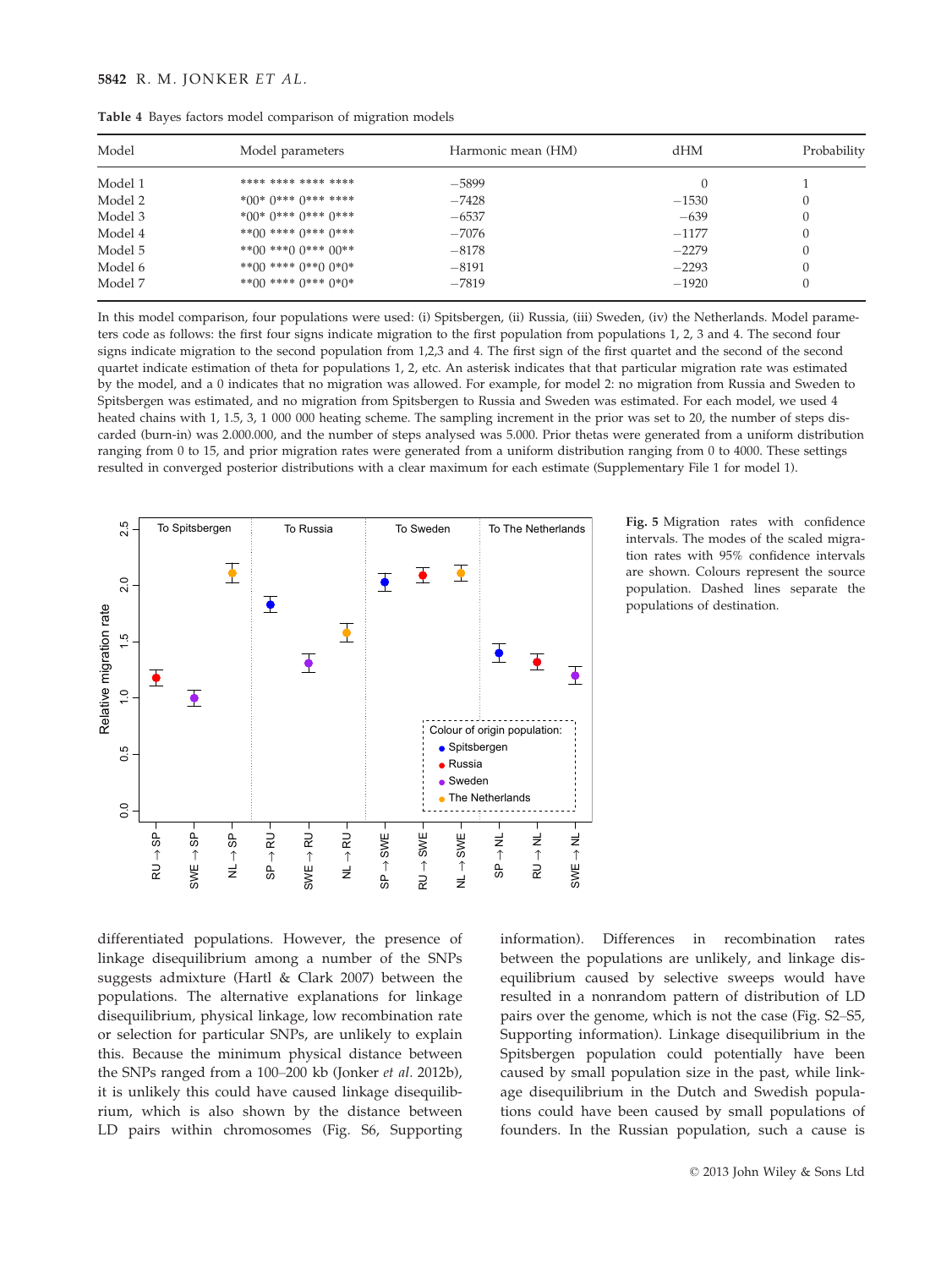unlikely because of the large population size in the past. However, our explanation of admixture is consistent with the assignment probabilities in the DAPC analysis that showed that in most populations a considerable number of individuals have a high assignment probability to a population different from their sampling population and with the gene flow estimated by MIGRATE-N.

These findings suggest that over the past few generations, individuals have moved from one population to another, which implies that a number of individuals broke with their migratory traditions. We argue that this is a recent event, because otherwise linkage disequilibrium would already have disappeared. Evidence for recent population exchange via dispersal also comes from (sparse) data of ring recoveries. Based on ring recoveries, exchange rates between the Spitsbergen and Greenland populations were estimated at (0.0010 and 0.0011 (probability of dispersal to destination population, taking into account source population specific survival and recapture probabilities, see for more details Black et al. 2007), but most individuals that dispersed (40–90%) returned to their population of origin after one or several years (Black et al. 2007). The probability for a Russian individual immigrating into the Spitsbergen population was much lower at 0.00014 and 0.0008 in the other direction, with fewer birds returning (9–39%). No evidence for exchange between the Russian and Greenland populations based on resightings was found (Black et al. 2007). These data illustrate that dispersal events occur, creating opportunities for interpopulation breeding pairs to establish. Our genetic analysis allow for much more fine-grained analysis of exchange rates between populations than based on ring resightings and suggest that exchange rates are generally higher than previously assumed.

Both the DAPC analysis and the  $F_{ST}$  analysis showed that the genetic distance between the Spitsbergen population and the Russian, Swedish and Dutch populations is larger than among the last three populations, with the Russian population being closest to Spitsbergen of these three. This suggests that the Swedish and Dutch population recently diverged from the Russian population. Moreover, the result that the  $F_{ST}$  between Russia and Sweden is the smallest of all pairwise comparisons indicates that most exchange of individuals occurs between Russia and Sweden. This is also supported by the DAPC analysis, which shows that many birds sampled in Sweden have a high probability of being assigned to the Russian population. During wintering in the Netherlands, individuals from the Russian and Swedish populations mainly reside in the north of the Netherlands, while individuals from the Dutch population mainly reside in the south as indicated from the ring recoveries (Jonker et al. 2012a). This could explain the strong connection between the Swedish and Russian populations. Van Der Jeugd & Litvin (2006) documented long-distance dispersal from the Baltic based on ring resightings and recoveries and estimated that 6.6% of all Baltic juveniles dispersed over long distances, mainly to the Russian population.

At the same time, the three identified groups of Dutch barnacle geese in the *a posteriori* DAPC analysis may lead one to believe that minor mixing with individuals of a captive origin (Lensink 1996), or possibly hybridisation with cackling geese Branta hutchinsi (HvdJ pers obs) have occurred. If this were the case, however, the  $F_{ST}$ between the Dutch population and the other populations would be expected to be higher than  $F_{ST}$  values among the other populations. In either case, this population structure within the Dutch population is an interesting observation that warrants further research in the future.

Additionally, our MIGRATE-N analysis indicates that a full island model (bidirectional gene flow between all populations) is best supported, while dispersal between all populations, and especially between the three flyways, is very unlike traditionally inherited migration systems (Mayr 1942; Anderson et al. 1992). The exchange between the flyways could in time lead to a pattern of general lack in flyway structure already present in Mallard Anas platyrhynchos (Kraus et al. 2011b, 2013) depending on overall migration rates. The relatively large emigration from and low immigration to the Netherlands suggests high exploration rates for individuals from this population and a certain constraint to immigrate into this population. Potentially, the difference in seasonally migratory behaviour of the Dutch population, as compared to all the others (the Dutch population is the only nonmigratory population), reduces the chance of settling permanently in the Dutch population, because adults who already adopted a migratory tradition may not be likely to lose it. Further, population differences in the timing of breeding and moult (Van der Jeugd et al. 2009) may reduce the fitness of individuals that settle into a new population because these events can have strong fitness consequences (Prop et al. 2003), and individuals have shown to not easily adjust the timing of moult (Loonen & Follestad 1997).

The seemingly high emigration rate from the Dutch population could be caused by the very short duration of parental care in this nonmigratory population (Jonker et al. 2012a). Whereas parents in the (migratory) Russian population provide parental care until approximately early March, the parents in the (nonmigratory) Dutch population provide parental care only until the end of November. As juveniles are suggested to venture on exploratory trips after being released from the family (Baker 1978), this increases the exploratory potential for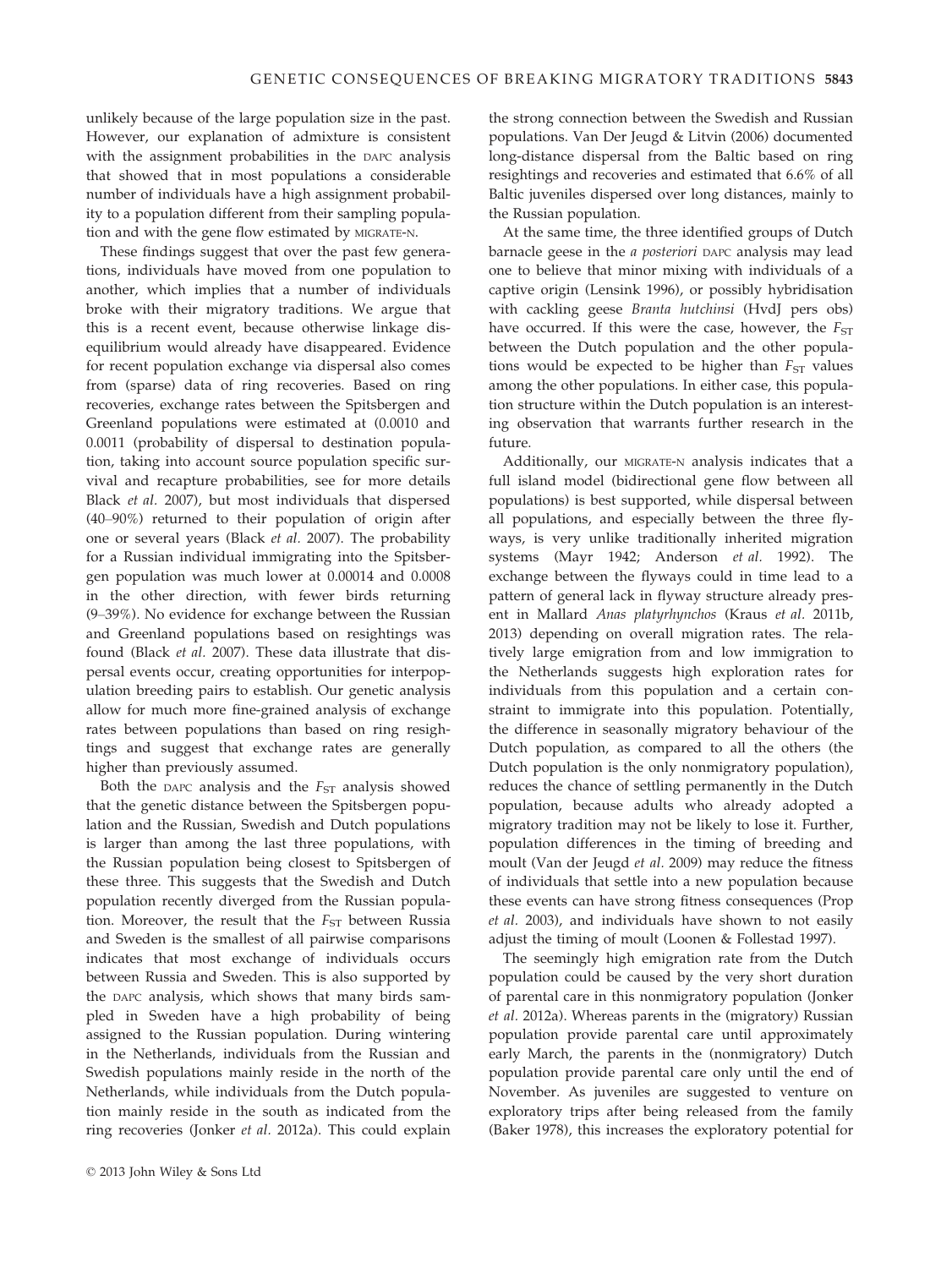the Dutch population. Because linkage disequilibrium due to admixture disappears very rapidly (halving each generation), our results suggest that this mixing did not start longer than a few generations ago, which fits the timescale of the behavioural changes in migration and parental care duration (Jonker et al. 2010, 2011). Moreover, the convergence of populations, resulting from the reduced cultural transmission of migration, probably reversed the ongoing differentiation of populations caused by the strong natal philopatry and conservatism of migratory traditions in populations. This raceforming is thought to be exceptionally high in geese (Mayr 1942), although the genetic consequences of migratory traditions have been rarely studied in detail and on the large spatial scale as in our study. Harrison et al. (2010) studied whether the strong natal philopatry affected the dispersal distance between parents and offspring within one flyway of the light-bellied brent geese Branta bernicla hrota. They show that dispersal distances were indeed smaller than expected based on random dispersal distances, confirming natal philopatry. Subsequently, among 1127 individuals, there was no apparent population structure, in contrast to what they expected based on natal philopatry and dispersal distances. Although a large part of their individuals studied hardly dispersed from the natal area, there was a long tail in the distribution of dispersal distances, which would explain the lack of population structure in their analysis. This suggests that only few broken traditions can make a population appear panmictic, a phenomenon compatible with the often quoted 'one migrant per generation' rule (Mills & Allendorf 1996). Similarly, a study on lesser kestrels Falco naumanni that combined capture–recapture and genetic analysis using microsatellites showed that very small-scale natal philopatry (<100 km) did not lead to genetic differentiation (Alcaide et al. 2009). Contrastingly, in greater snow geese Chen caerulescens atlantica, it was shown, using AFLP markers, that even on this small spatial scale, genetic differentiation occurred as a result of natal philopatry (Lecomte et al. 2009).

An important aspect in understanding gene flow between goose populations is the pair formation in winter. As the individuals in our study from the Russian, Swedish and Dutch populations winter in the Netherlands, there is considerable potential for exchange between these populations. Pairs between individuals from the same population will be most common as barnacle geese prefer to mate with individuals familiar from earlier in life (Choudhury & Black 1994). However, pair formation with unfamiliar mates can and does occur (Kurvers et al. 2013). Because of the strong female natal philopatry in geese (Van der Jeugd et al. 2002), a male from another population is most

likely to accompany its new mate to her population. Interestingly, Lecomte et al. (2009) showed that in greater snow geese, distances of 10–30 km at the rearing site resulted in differentiation even though the pairing took place almost 3000 km away, indicating that pairing mostly occurred between individuals of the same rearing site.

Changes of traditions in populations have been reported before, but not always have population genetic consequences. In herring Clupea harengus, the removal of adult individuals as a result of overfishing caused young individuals to explore new spawning grounds, whereas they would normally spawn at the traditional locations used by the older individuals (Corten 2002). The spawning ground was the tradition, and hatched larvae disperse easily, after which young herring join existing schools (McQuinn 1997). Consequently, the loss or acquisition of traditions would not likely have population genetic consequences. Also, in Canada geese Branta canadensis, nonmigratory populations have emerged. In some cases, this can be attributed to the re-introduction programmes from captive bred geese, which lacked traditions of migration (Mowbray et al. 2002). It has also been shown that young Canada geese made so-called reversal migration, which could play an important role in exchange between populations (Raveling 1976). Some populations of Pacific flyway brant geese Branta bernicla nigricans also lost their migratory behaviour. Unlike the Dutch population of barnacle geese that remain year-round in their traditional wintering habitat, they remain in their breeding area year-round (Ward et al. 2009), most likely because of increasing temperatures in the breeding area in winter. Thus, despite long-standing ideas of strong natal philopatry and high winter site fidelity in geese, in recent years, a variety of dramatic changes in migratory behaviour have been witnessed in several species of geese. Studying the population genetic consequences in these systems with migratory change, as well as in systems without much migration changes have taken place (Humphries et al. 2009), may provide insights into the generality of our findings.

We hypothesize that our results provide an elegant example of the emergence of novelty as a result of developmental plasticity as proposed by West-Eberhard (2003, 2005). Developmental plasticity means that the phenotype of individuals develops during their lifetime as a result of a particular sensitivity to their environment. Our results are comparable with Kondo et al. (2008) who compared two recently diverged long-distance and short-distance migrant Neotropical species to test which of these two species was the ancestral type, that is, whether short-distance migration emerged from long-distance migration as a result of a loss of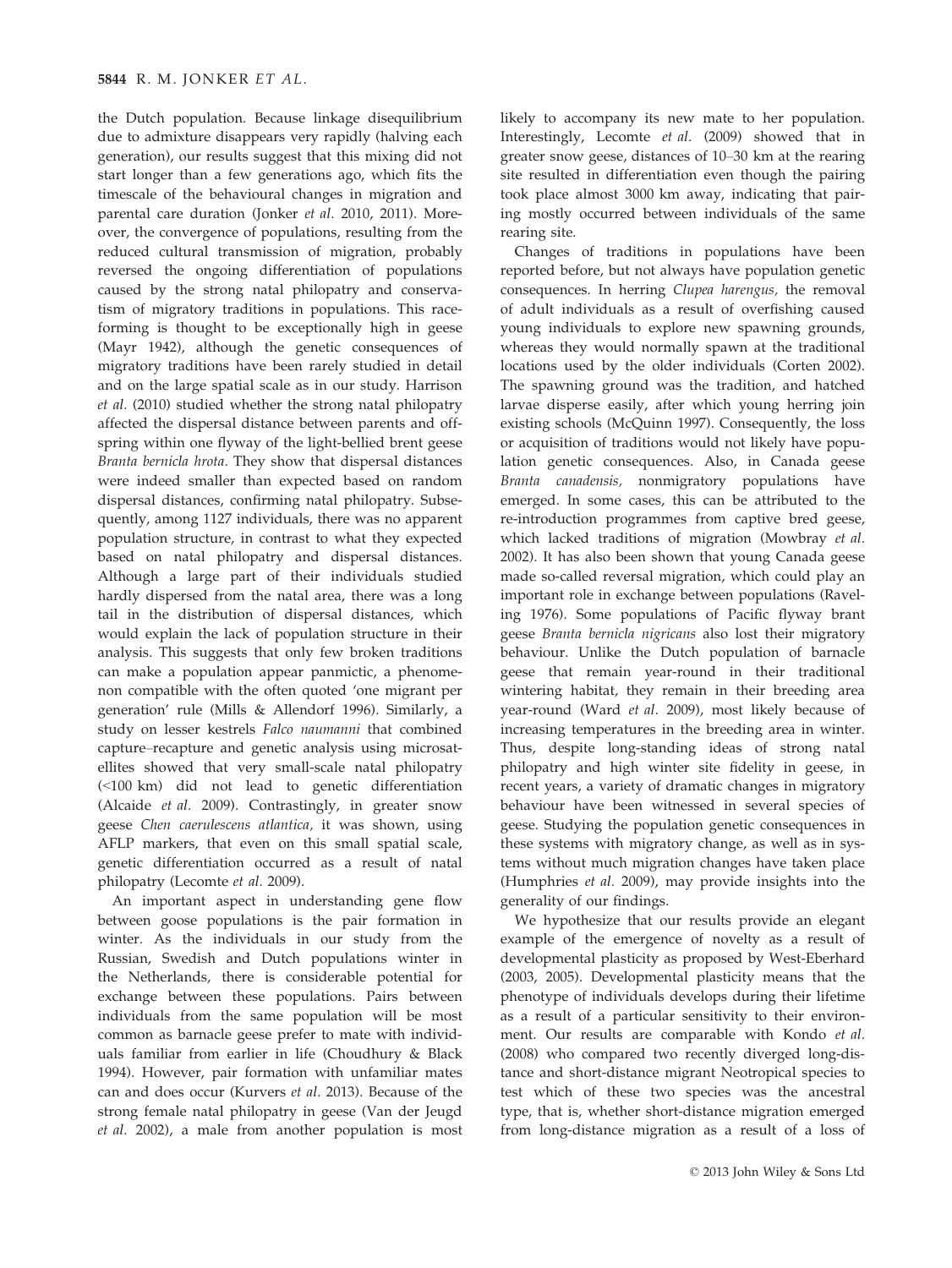migration or vice versa. Their analysis suggested that the short-distance migrants recently diverged from the long-distance migrant via a founder event (although Jacobsen & Omland (2011) note that the species tree in this genus is not yet completely understood). They argued that the difference in the experienced yearround environment of the short-distance migrant led to altered natural selection, resulting in divergence between the two species, which supported the theory of speciation by developmental plasticity. In our case, we argue for the opposite effect of this developmental plasticity, that is, because of the reduced transmission of migratory traditions and the increased exploration, possibly leading to increased gene flow between populations, the likely ongoing differentiation between the different populations of barnacle geese might have been reversed.

Finally, cultural transmission mechanisms are most likely to evolve in occasionally fluctuating environments in which changes persist for a number of generations (Feldman et al. 1996). This suggests that geese, which primarily transmit migration strategy culturally, have evolved in an environment that has frequently changed before with intermediate periods of stability, bringing 'new' traditions into populations following events of environmental change. Following this argumentation, we hypothesize that the loss and acquisition of migration behaviour in geese has occurred before. In the Netherlands, there is currently a debate about the status of nonmigratory geese because geese are not 'supposed' to be nonmigratory with consequent persecution measures. We show that traditions in populations are not fixed and loss of traditions may lead to gene flow between traditional migration routes or lead to the emergence of nonmigration. We argue that this is not probably the result of a newly evolved trait, but of developmental plasticity. It is hoped that this insight will lead to a less conservative attitude towards wild populations in a rapidly changing environment.

# Acknowledgements

Many thanks to Bert Dibbits, whose assistance was invaluable in the laboratory. Blood samples were collected as part of project BIRDHEALTH, funded by the Netherlands Organization for Scientific Research (NWO) on the occasion of the International Polar Year. Jouke Prop, Götz Eichhorn, Helmut Kruckenberg, Alexander Kondratyev and several students assisted in sample collection. We thank Kees Roselaar for access to the museum samples from the Zoological Museum Amsterdam. This work was financially supported by the KNJV (Royal Netherlands Hunting association), the Faunafonds and the Stichting de Eik Trust. We thank Staffan Bensch and the anonymous reviewers for their comments on the manuscript.

### References

- Alcaide M, Serrano D, Tella JL, Negro JJ (2009) Strong philopatry derived from capture-recapture records does not lead to fine-scale genetic differentiation in lesser kestrels. Journal Of Animal Ecology, 78, 468–475.
- Anderson MG, Rhymer JM, Rohwer FC (1992) Philopatry, dispersal, and the genetic structure of waterfowl populations. In: Ecology and Management of Breeding Waterfowl (eds Batt BDJ, Afton AD, Anderson MG, Ankney CD, Johnson DH, Kadlec JA, Krapu GL), pp. 365–395. University of Minnesota Press, Minneapolis, US.
- Baker RR (1978) The Evolutionary Ecology of Animal Migration. Holmes & Meier Publishers, New York.
- Beerli P (2009) How to use migrate or why are markov chain monte carlo programs difficult to use?. In: Population Genetics for Animal Conservation (eds Bertorelle G, Bruford MW, Hauffe HC, Vernesi C, Rizzoli A), pp. 42–79. Cambridge University Press, Cambridge UK.
- Beerli P (2012) Tutorial: Comparison of Gene Flow Models Using Bayes Factors. Comparison of gene flow models using Bayes Factors, Tutorial.
- Beerli P, Palczewski M (2010) Unified framework to evaluate panmixia and migration direction among multiple sampling locations. Genetics, 185, 313–326.
- Berthold P, Helbig AJ (1992) The genetics of bird migration: stimulus, timing, and direction. Ibis, 134, 35–40.
- Black JM, Prop J, Larsson K (2007) Wild Goose Dilemmas. Branta Press, Groningen, The Netherlands.
- Choudhury S, Black JM (1994) Barnacle geese preferentially pair with familiar associates from early life. Animal Behaviour, 48, 81–88.
- Corten A (2002) The role of "conservatism" in herring migrations. Reviews in Fish Biology and Fisheries, 11, 339–361.
- Eichhorn G, Drent RH, Stahl J, Leito A, Alerstam T (2008) Skipping the Baltic: the emergence of a dichotomy of alternative spring migration strategies in Russian barnacle geese. Journal of Animal Ecology, 78, 63–72.
- Feldman M, Aoki K, Kumm J (1996) Individual versus social learning: evolutionary analysis in a fluctuating environment. Anthropological Science, 104, 209–232.
- Fox AD, Ebbinge BS, Mitchell C et al. (2010) Current estimates of goose population sizes in western Europe, a gap analysis and an assassment of trends. Ornis Svecica, 20, 115–127.
- Friesen VL, Burg TM, McCoy KD (2007) Mechanisms of population differentiation in seabirds. Molecular Ecology, 16, 1765–1785.
- Goudet J (2005) HIERFSTAT, a package for R to compute and test hierarchical F-statistics. Molecular Ecology Notes, 5, 184–186.
- Guttal V, Couzin ID (2010) Social interactions, information use, and the evolution of collective migration. Proceedings of the National Academy of Sciences, 107, 16172–16177.
- Harrison XA, Tregenza T, Inger R et al. (2010) Cultural inheritance drives site fidelity and migratory connectivity in a long-distance migrant. Molecular Ecology, 19, 5484–5496.
- Hartl DL, Clark AG (2007) Principles of Population Genetics. Sinauer Associates, Sunderland, MA.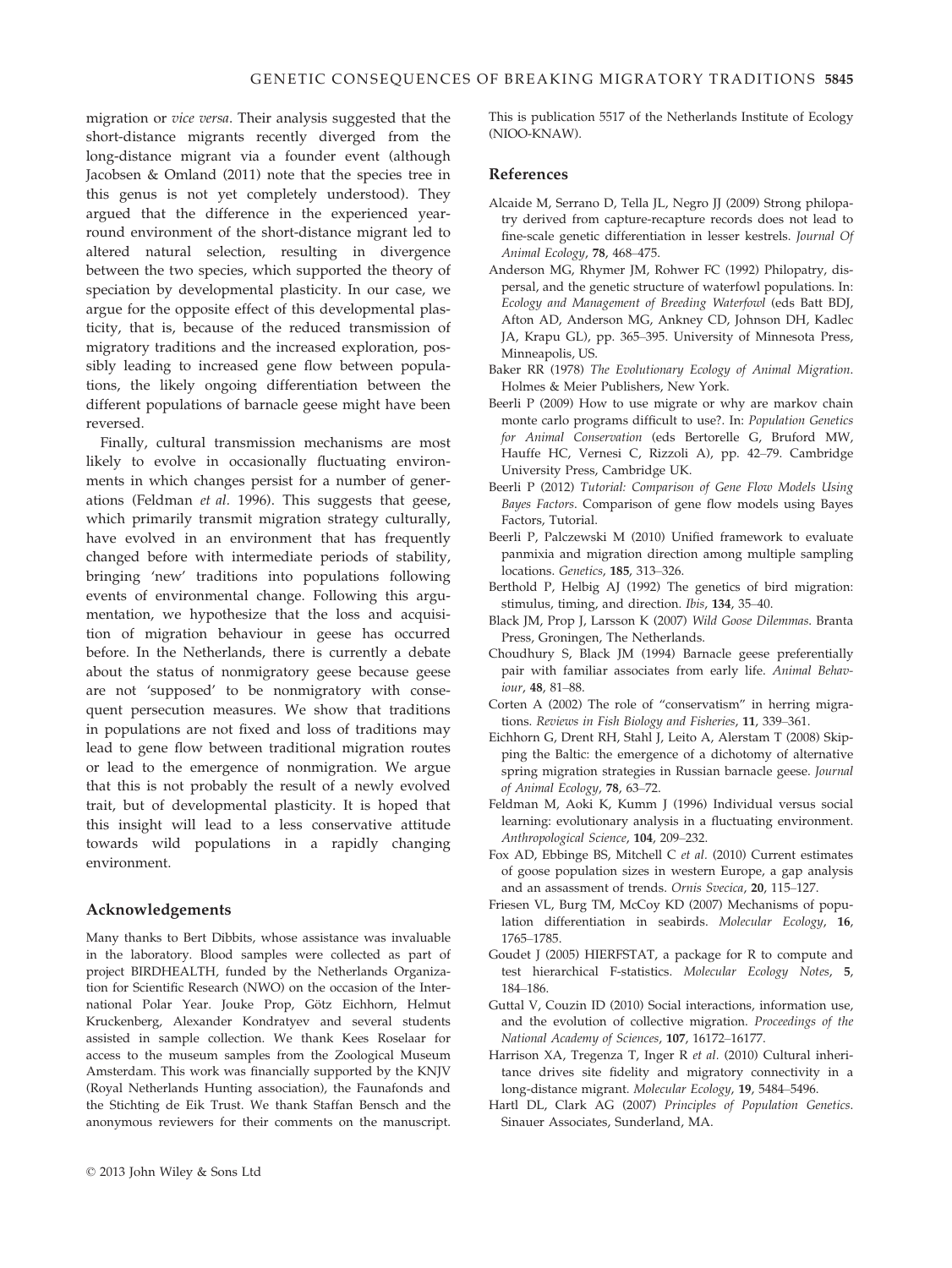- Helbig AJ (1991) Inheritance of migratory direction in a bird species - a cross-breeding experiment with Se-migrating and Sw-migrating blackcaps (Sylvia-Atricapilla). Behavioral Ecology and Sociobiology, 28, 9–12.
- Hochbaum HA (1955) Travels and Traditions of Waterfowl. University of Minnesota Press, Minneapolis.
- Humphries EM, Peters JL, Jónsson JE *et al*. (2009) Genetic differentiation between sympatric and allopatric wintering populations of snow geese. The Wilson Journal of Ornithology, 121, 730–738.
- Jacobsen F, Omland KE (2011) Species tree inference in a recent radiation of orioles (Genus Icterus): multiple markers and methods reveal cytonuclear discordance in the northern oriole group. Molecular phylogenetics and evolution, 61, 460–469.
- Jombart T (2008) Adegenet: a R package for the multivariate analysis of genetic markers. Bioinformatics, 24, 1403–1405.
- Jombart T, Devillard S, Balloux F (2010) Discriminant analysis of principal components: a new method for the analysis of genetically structured populations. BMC Genetics, 11, 1–15.
- Jonker RM, Eichhorn G, van Langevelde F, Bauer S (2010) Predation danger can explain changes in timing of migration: the case of the barnacle goose. PLoS ONE, 5, e11369.
- Jonker RM, Kuiper MW, Snijders L et al. (2011) Divergence in timing of parental care and migration in barnacle geese. Behavioral Ecology, 22, 326–331.
- Jonker RM, Kurvers R, van de Bilt A et al. (2012a) Rapid adaptive adjustment of parental care coincident with altered migratory behaviour. Evolutionary Ecology, 26, 657–667.
- Jonker RM, Zhang Q, Van Hooft P et al. (2012b) The development of a genome wide SNP set for the barnacle goose Branta leucopsis. PLoS ONE, 7, e38412.
- Kear J (1970) The Adaptive Radiation of Parental Care in Waterfowl. In: Social Behavior in Birds and Mammals (ed. Crook JH), pp. 492. Academic Press, London.
- Kondo B, Peters JL, Rosensteel BB, Omland KE (2008) Coalescent analysis of multiple loci support a new route to speciation in birds. Evolution, 62, 1182–1191.
- Kraus RHS, Kerstens HHD, Van Hooft P et al. (2011a) Genome wide SNP discovery, analysis and evaluation in mallard (Anas platyrhynchos). BMC Genomics, 12, 1–11.
- Kraus RHS, Zeddeman A, van Hooft P et al. (2011b) Evolution and connectivity in the world-wide migration system of the mallard: inferences from mitochondrial DNA. BMC Genetics, 12, 99.
- Kraus RHS, van Hooft P, Megens H-J et al. (2013) Global lack of flyway structure in a cosmopolitan bird revealed by a genome wide survey of single nucleotide polymorphisms. Molecular Ecology, 22, 41–55.
- Kurvers RHJM, Adamczyk VMAP, Kraus RHS et al. (2013) Contrasting context-dependence of familiarity and kinship in animal social networks. Animal Behaviour. doi: 10.1016/j. anbehav.2013.09.001.
- Larsson K, Forslund P, Gustafsson L, Ebbinge BS (1988) From the high Arctic to the Baltic: the successful establishment of a Barnacle Goose Branta leucopsis population on Gotland, Sweden. Ornis Scandinavica, 19, 182–189.
- Lecomte N, Gauthier G, Giroux JF, Milot E, Bernatchez L (2009) Tug of war between continental gene flow and rearing site philopatry in a migratory bird: the sex-biased dispersal paradigm reconsidered. Molecular Ecology, 18, 593–602.
- Lensink R (1996) De opkomst van exoten in de Nederlandse Avifauna: verleden, heden en toekomst. (in Dutch, translated as: the emergence of exots in the Netherlands avifauna: past, present and future.). Limosa, 69, 103–130.
- Loonen MJJE, Follestad A (1997) Geographical variation in the timing of wing moult in Greylag Geese Anser anser. In: Goose breeding ecology. Overcoming successive hurdles to raise goslings. PhD Thesis Maarten Loonen.
- Mayr E (1942) Systematics and the Origin of Species, From the Viewpoint of a Zoologist. Columbia University Press, New York.
- McNamara JM, Dall SRX (2011) The evolution of unconditional strategies via the "multiplier effect". Ecology Letters, 14, 237–243.
- McQuinn IH (1997) Metapopulations and the Atlantic herring. Reviews in Fish Biology and Fisheries, 7, 297–329.
- Milligan BG (2003) Maximum-likelihood estimation of relatedness. Genetics, 163, 1153–1167.
- Mills LS, Allendorf FW (1996) La regla de Un-Migrante-Por-Generación en Conservación y Manejo. Conservation Biology, 10, 1509–1518.
- Milner-Gulland EJ, Fryxell JM, Sinclair ARE (2011) Animal Migration: A Synthesis. Oxford University Press, USA.
- Mowbray TB, Ely CR, Sedinger JS, Trost RE (2002) Canada Goose (Branta canadensis). In: The Birds of North America Online (ed. Poole A), Cornell Lab of Ornithology, Ithaca. Available from: http://bna.birds.cornell.edu/bna/species/ 682.
- Nelson ME (1995) Winter range arrival and departure of white-tailed deer in northeastern Minnesota. Canadian Journal of Zoology, 73, 1069–1076.
- Newton MA, Raftery AE (1994) Approximate Bayesian inference with the weighted likelihood bootstrap. Journal of the Royal Statistical Society. Series B (Methodological), 56, 3–48.
- Owen M (1980) Wild Geese of the World Their Life History and Ecology. B T Batsford Ltd., London.
- Palacín C, Alonso JC, Alonso JA, Magaña M, Martín CA (2011) Cultural transmission and flexibility of partial migration patterns in a long-lived bird, the great bustard Otis tarda. Journal of Avian Biology, 42, 301–308.
- Prins HHT (1996) Ecology and Behaviour of the African Buffalo. Chapman & Hall, London, UK.
- Prop J, Black JM, Shimmings P (2003) Travel schedules to the high arctic: barnacle geese trade-off the timing of migration with accumulation of fat deposits. Oikos, 103, 403–414.
- Pulido F (2007) The genetics and evolution of avian migration. BioScience, 57, 165–174.
- Pulido F, Berthold P (2010) Current selection for lower migratory activity will drive the evolution of residency in a migratory bird population. Proceedings of the National Academy of Sciences of the United States of America, 107, 7341–7346.
- R Development Core Team (2013) R: A Language and Environment for Statistical Computing. R Foundation for Statistical Computing, Vienna, Austria. Available at: http://www. R-project.org.
- Raveling DG (1976) Migration reversal: a regular phenomenon of Canada geese. Science, 193, 153–154.
- Raveling DG (1979) Traditional use of migration and winter roost sites by Canada geese. Journal of Wildlife Management, 43, 229–235.
- Riesch R, Barrett-Lennard LG, Ellis GM, Ford JKB, Deecke VB (2012) Cultural traditions and the evolution of reproductive